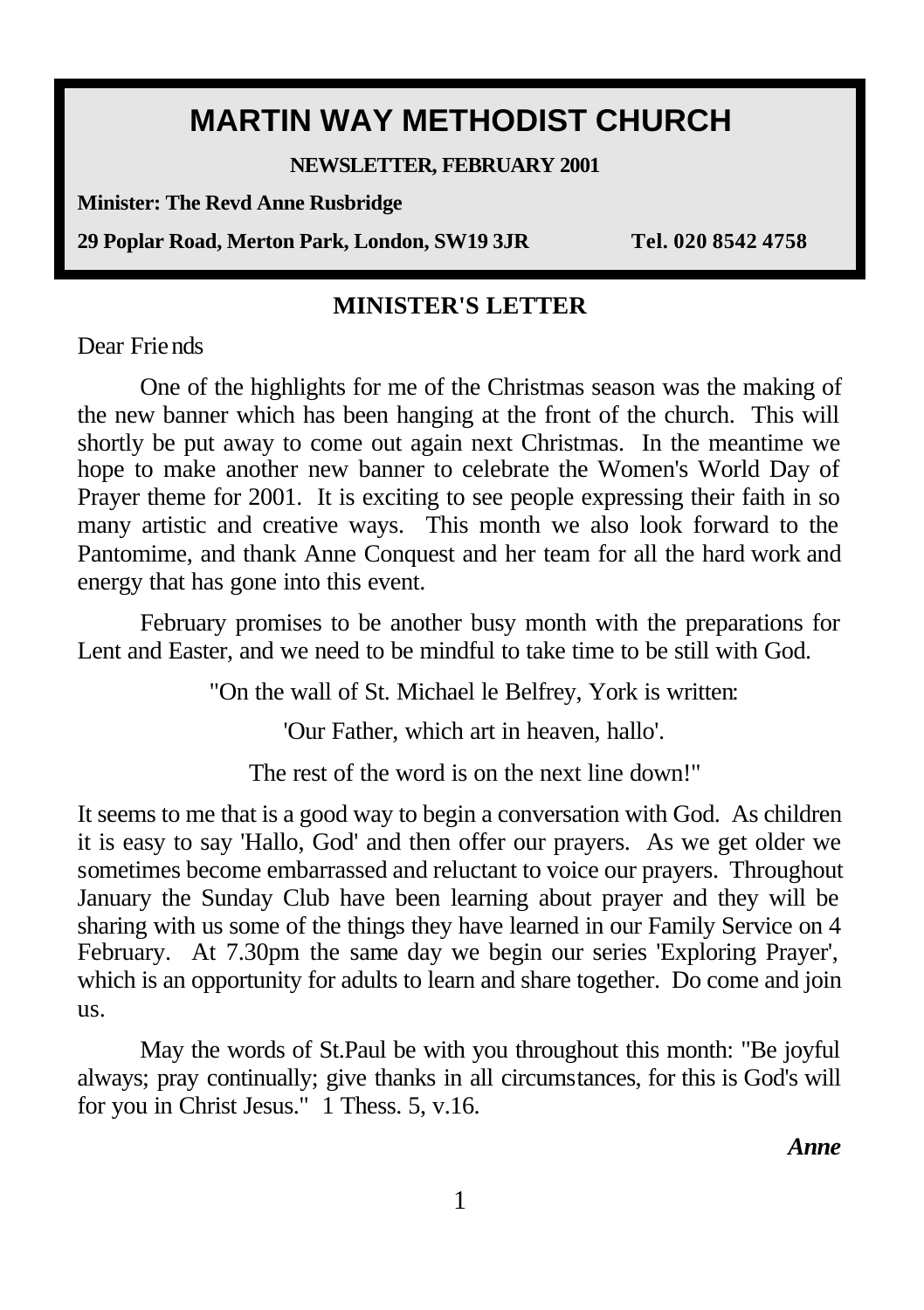## **FLEXIBLE MINISTRY**

A Sunday afternoon discussion on "what is a minister for" and "should the Methodist Church be bound to provide an appointment, stipend and manse for every minister in Full Connexion" does not at first sight sound particularly exciting. But on 26 November, when a small group representing the circuit met at Martin Way to discuss the Methodist Council's report to Conference on the future of the Methodist ministry, the afternoon proved both stimulating and thought-provoking and far too short for the task in hand.

We divided into small groups to discuss a variety of topics such as whether all ministers should receive the same stipend and if so should it be based on an allowance or a salary; should the church have to provide a manse for every minister in full connexion (and if so what happens when they retire); should there be some form of contract for ministers, together with self-appraisal (as in current business practice).

As a participant with a working background of the London headquarters of an Anglican mission society I was intrigued to find parallels between ministers and mission partners (both clerical and lay). Both have to give up their independence and be willing to be sent wherever seems best to the church; both are dependent on others for their financial support and for their accommodation. Moreover for both the calling is not just for the individual but for the family. Those of us working in offices, shops or factories expect to be able to decide for ourselves where we should live, and to have freedom of action outside our

working hours. We do not necessarily expect our family to be subject to the possibly critical gaze of our employer.

So should the church conform to current business practice or would that result in a shift away from the central instruction of Jesus to follow Him? And - to take it further - how far do the proposals for a more flexible ministry for the ministers apply equally to us the members of the churches? We had heard Rev. Barry Tabraham suggest ten roles for a minister. Casting aside 'leader', 'representative', or even (in some circumstances) 'scapegoat' he chose 'enabler' as the heart of the minister's task. David Eagle had pointed out that while ministers came and went the local churches remained, thus placing responsibility for Christ's presence in the neighbourhood on our shoulders not the minister's. Agreement with either of these speakers affects the part to be played by the minister as a member of the team that leads witness in the locality.

Perhaps these are some of the issues to add to the list for discussion as we at Martin Way discover where God is leading us over the next few years.

#### *Rosemary Keen*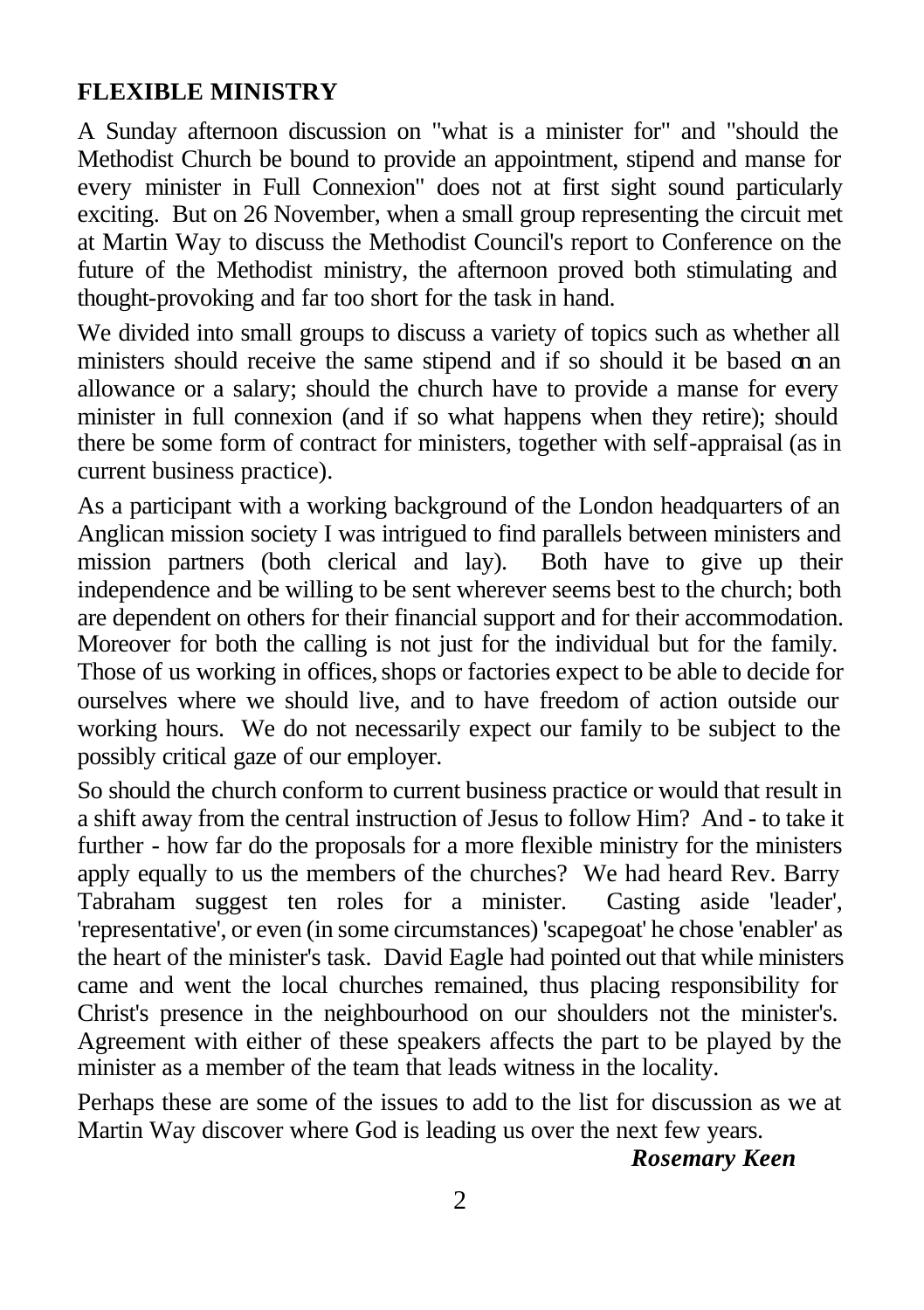## **BIBLE LANDS**

In the Christmas edition of the "Star in the East" magazine (copies still in both vestibules) is a Holy Land Emergency Appeal headed "We're running out of blood and bandages". BibleLands has already sent an initial £39,000 but at least a further £150,000 is needed if children's lives, limbs, and eyesight are to be saved. To respond to this appeal, you can use the form from any "Star in the East" magazine and pay by MasterCard, Visa or CAF Card or give directly to Mary or Derek Heaton for onward transmission to BibleLands.

Please pray that the love of God breaks through the madness and misery of the Holy Land. The Lord Almighty says "Administer true justice, show mercy and compassion to one another". Zechariah 7 verse 9.

The Chief Executive Andy Jong writes in his Editorial:-

"Despite the violence, the oppression, the emotional and physical barriers that our partners in Palestine face, they seem to be blessed with a spirit of courage and hope. It is a privilege and a joy to share with them in their ministry of service and reconciliation...

As the future of Jerusalem is debated in the world's corridors of power, and fought over on the ground, please pray that any future agreement will respect the importance of this city to our Christian faith. Local church leaders fear that the deterioration of the political negotiation process has allowed the situation to develop into a religious or holy war. Apart from the irreparable damage that this will create to the fabric of the community and relationships between the three faiths, Christians themselves are being put under further pressure to leave."

#### *Mary Heaton*

### **RED ROSES SAY "I LOVE YOU"**

February is St. Valentine's month, the patron saint of lovers, though also highly regarded by florists as they cash in on 14 February. In the language of flowers, red roses say 'I love you'. In the teaching of Jesus there are very few direct commands, but the most emphatic one is 'Love one another'. The best definition of Christian love I've ever come across is this - "to have an active concern for the well-being of all other people" and the key words in that definition are active and all.What a difference there would be in the world today if everybody adopted that attitude! A suitor who gives his girl-friend a rose on St. Valentine's day and leaves it at that will not get very far. We are called to love. As John puts it (1 John Ch3.v18) 'Let us not love with words or tongue but with actions and in truth'. There is no room for "cupboard love" in God's kingdom.

*Bill Cox*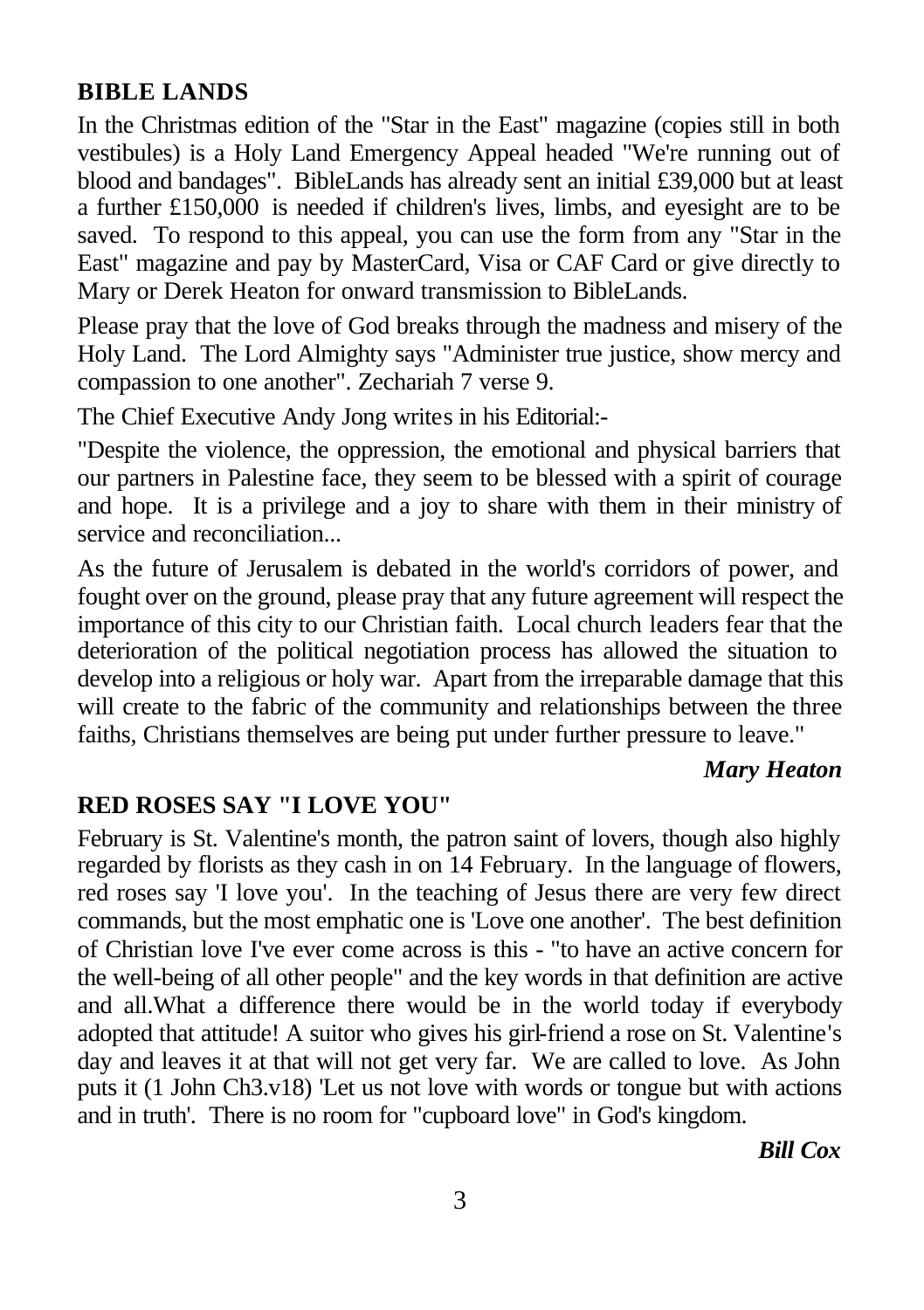## **PANTOMIME - JACK AND THE BEANSTALK Thursday 22 February to Saturday 24 February inclusive at 7.30 pm in the Church Hall.**

Book your tickets now from Lesley and Mike Mortley (020-8540-4961) £5 for adults and £3 for children (16 yrs and under).

Proceeds are being divided between Tadworth Court Children's Hospital and stage lighting for our church.

Please come and support the budding thespians, musicians and stage-crew who have been working hard for this event since September last year

### **EXPLORING PRAYER**

Sunday 4th February at 7.30 - 9pm

"One day Jesus was praying in a certain place. When he finished, one of his disciples said to him, 'Lord, teach us to pray, just as John taught his disciples'." (Luke 11, v.1). The disciples could see how important prayer was to Jesus. In this series we shall be thinking about how important prayer is to us - and begin by looking at 'Adoration'.

> We will do some practical activities to explore each theme-We will look at the relevant scripture passages - We will have a time of discussion - We will share our own experiences and our difficulties - We will worship together -

This group is open to everyone - come to the whole series or to individual sessions - come to share or come to listen and pray silently.

Future sessions :

- Sunday 4th March 7.30pm Confession
- Sunday 1 April 7.30pm Intercession and Petition
- Sunday 3 June 7.30pm Meditation
- Sunday 1 July 7.30pm contemplation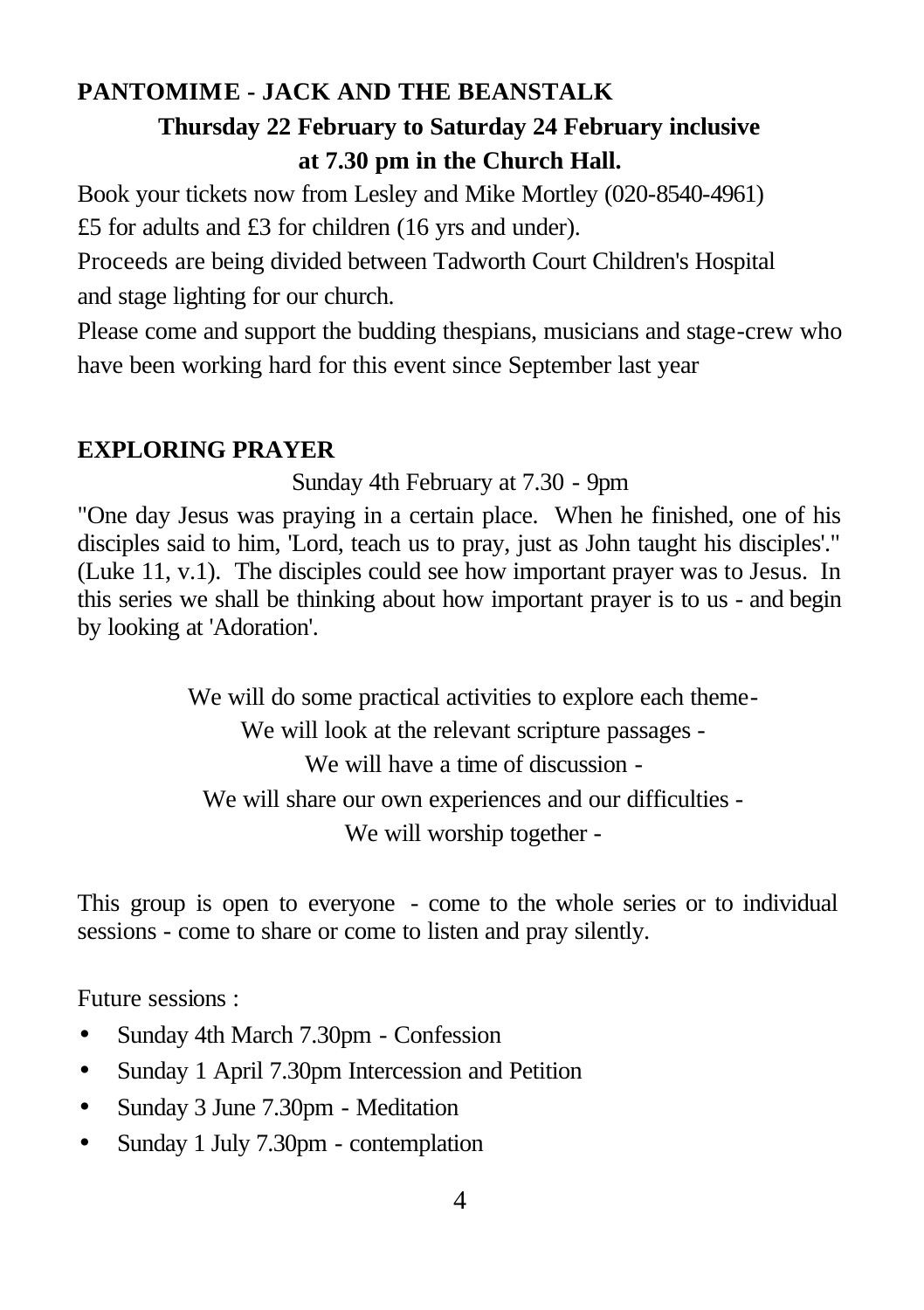## **CHURCH FAMILY NEWS**

Congratulations to

- Ivy and Bill Bass on the birth of their first great-grandson, Kier Alexander Wills on 11 November 2000.
- Alison Ellis on achieving the degree of BA (Hons) in Business Studies awarded by Bristol University at a ceremony in Bristol Cathedral in November.

Thanks to

- **Edie Winrow** who sorted 1430 cards posted in the Christmas Post Box. The money raised for the Methodist Homes for the Aged amounted to £195.
- **The Carol singers** who raised £716.27 for the National Children's Homes Action for Children. Together with the collections from the Christingle service and the Christmas Day and Christmas Eve services the grand total amounted to £890.00
- All who supported the **Happy Wanderers Concert** in December, at which £350 was raised for Christian Care in Merton.

# **DATES FOR YOUR DIARY**

# **Women's World Day of Prayer - Friday 2 March:-**

The women of Samoa have prepared this year's worship based on the theme "Informed Prayer. Prayerful Action."

Martin Way will be hosting the event which is for **everyone** , men, women and children. Anne will be leading the morning service, when the speaker will be Rev Joy Males.

As it is at our own church please do your best to come.

If anyone needs transport, please see Joyce Plant 8540-4221 or Mary Heaton 8395-6130. More details in the next Newsletter

## **Anniversary Service**

The members of the Men's Supper Club will be very pleased to see you if you join them for their Anniversary Service on Tuesday 6th March at 7.30 pm. The collection and any money raised that evening will go to the Children's Trust at Tadworth Court. Your support will be much appreciated.

*Bill Cox*